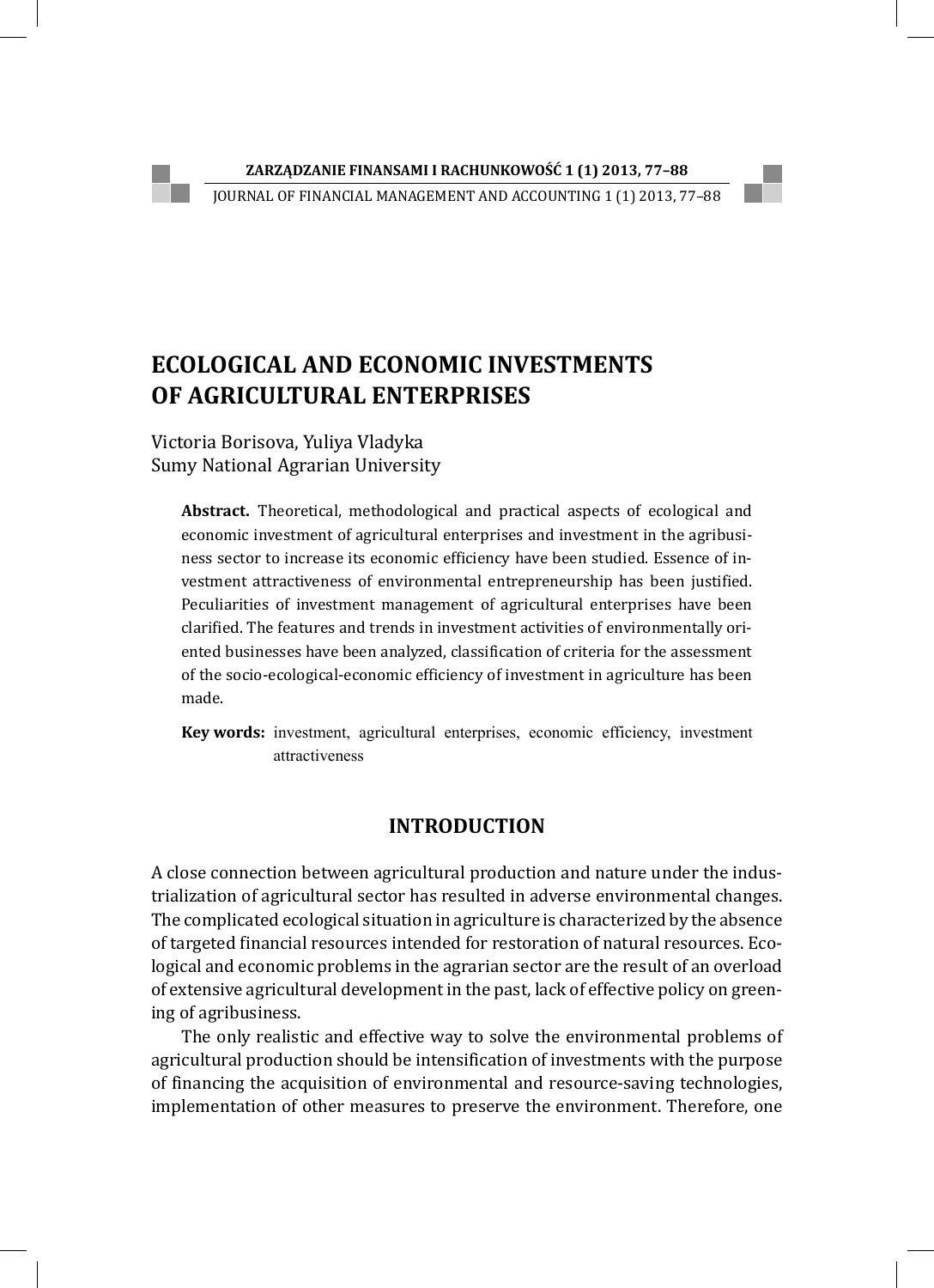of the state programs of support and development of the agrarian sector is the program of innovation and investment policy of the government, which requires creation of a unified system of effective ecologically sound forms of management that could spark interest of agricultural workers in productive work. The determining factor should be the innovation management, aimed at ensuring such way of functioning of the managed system of agricultural production that will allow to create favorable conditions for investments to comply with the parameters of environmentally sustainable development of agriculture.

### **RESEARCH METHODS**

Goal of the research is to draw up scientifically grounded proposals for the development of ecological and economic investments of agricultural enterprises and promotion of investments in the agribusiness to increase its economic efficiency. Implementation of this goal is associated with the solution to the following tasks:

- to study the features and trends of investment in agricultural enterprises,
- to justify the essence of investment attractiveness of environmental entrepreneurship and make classification of criteria for the assessment of the socioecological-economic efficiency of investment in the agrarian sector,
- to analyze the features of investment management of agricultural enterprises.

Object of the research is ecological and economic investments of agricultural enterprises in Ukraine, practice of its implementation as a tool of investment management.

The following methods were used in the research: analytical, statistical, normative, formalization, observation etc.

# **RESULTS**

### **Features and directions of agricultural enterprises investments**

The goal of ecological and economic investments aimed at increasing the economic efficiency of agricultural production with the environmental interests should be the transition of agricultural production to a new level that meets the requirements of modern society. The essence of such transition is a quantitative accumulation of qualitative changes in the elements of the system of agricultural production greening, a new structural combination of which in their interrelation and interaction will lead to a more rational nature management in this area.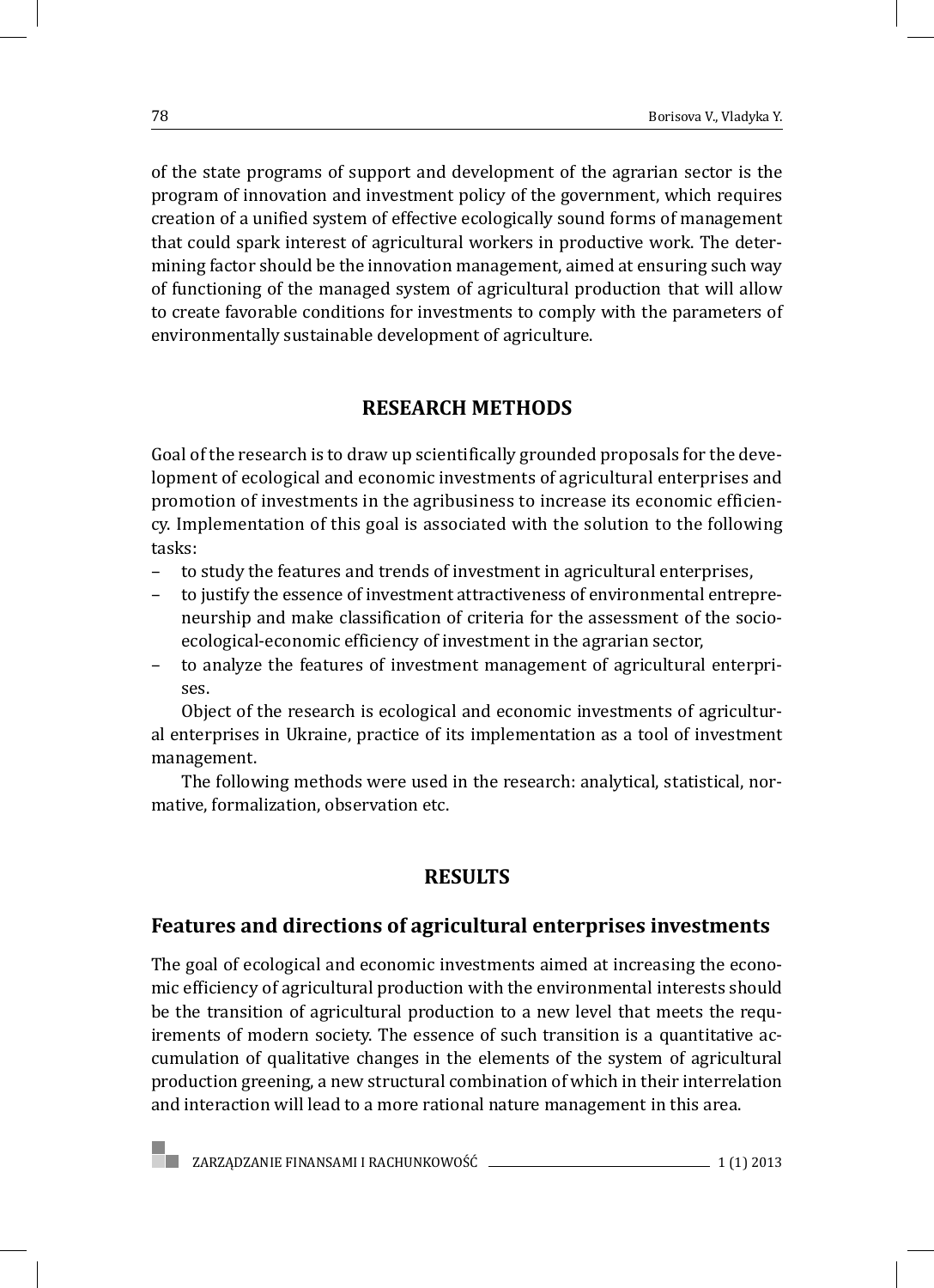The experience of the countries with advanced economy shows that agribusiness is attractive for investment, as agricultural production is always in a steady demand, which does not tend to decrease, and agricultural products (as opposed to the technology of their production) are never obsolete 'technically and technologically', as confirmed by evolutionary process of economic development [Mishenin et al. 2011, p. 74].

In Ukraine in 2011 economic entities from all sources of financing in agriculture, hunting, forestry invested UAH18.2 billion in fixed capital, that is 32% more than in 2010. The share of investment in these economic activities is 7.7% of the national volume of investments in fixed capital (in 2010 – 70.2%). By means of funds of the state budget UAH317 million have been disbursed, that is 1.7% of capital investments in this activity. It should be noted that a significant share of investments in agriculture, hunting, forestry have been disbursed in crop production (71%). Investments in fixed capital by types of economic activities are presented in Table 1.

| Sector of economy                                          | 2001   | 2005   | 2008    | 2009    | 2010    | 2011    |
|------------------------------------------------------------|--------|--------|---------|---------|---------|---------|
| Total                                                      | 32,573 | 93,096 | 233,081 | 151,777 | 171,092 | 238,175 |
| Agriculture, hunting, forestry<br>(UAH mln)                | 1,617  | 5,016  | 16,890  | 9,382   | 12,231  | 18,183  |
| including agriculture, hunting<br>and related services     | 1,552  | 4,905  | 16,682  | 9,295   | 12,106  | 17,981  |
| Industry (UAH mln)                                         | 13,651 | 35,031 | 76,618  | 57,658  | 58,558  | 86,313  |
| food, beverages and tobacco<br>manufacturing               | 2,187  | 6,418  | 13,130  | 10458   | 8,297   | 12,144  |
| Total $(\%)$                                               | 100    | 100    | 100     | 100     | 100     | 100     |
| Agriculture, hunting, forestry<br>(% )                     | 5.0    | 5.4    | 7.2     | 6.2     | 7.2     | 7.7     |
| including agriculture, hunting<br>and related services (%) | 4.8    | 5.3    | 7.1     | 6.1     | 7.1     | 7.6     |
| Industry $(\%)$                                            | 41.9   | 37.6   | 32.9    | 38.0    | 34.2    | 36.2    |
| food, beverages and tobacco<br>manufacturing (%)           | 6.7    | 6.9    | 5.6     | 6.9     | 4.8     | 5.1     |

**TABLE 1.** Investments in fixed capital by types of economic activities (actual price)<sup>a</sup>

a Exchange rate UAH/USD was 7.97 in 2011.

Source: State Statistics Service of Ukraine: http://www.ukrstat.gov.ua/.

As at 31 December 2011, \$813.4 million of foreign direct investments were made (cumulative from the beginning of investment) in the development of agriculture, hunting and forestry, which is 1.6% of the total volume of foreign direct investments in Ukraine.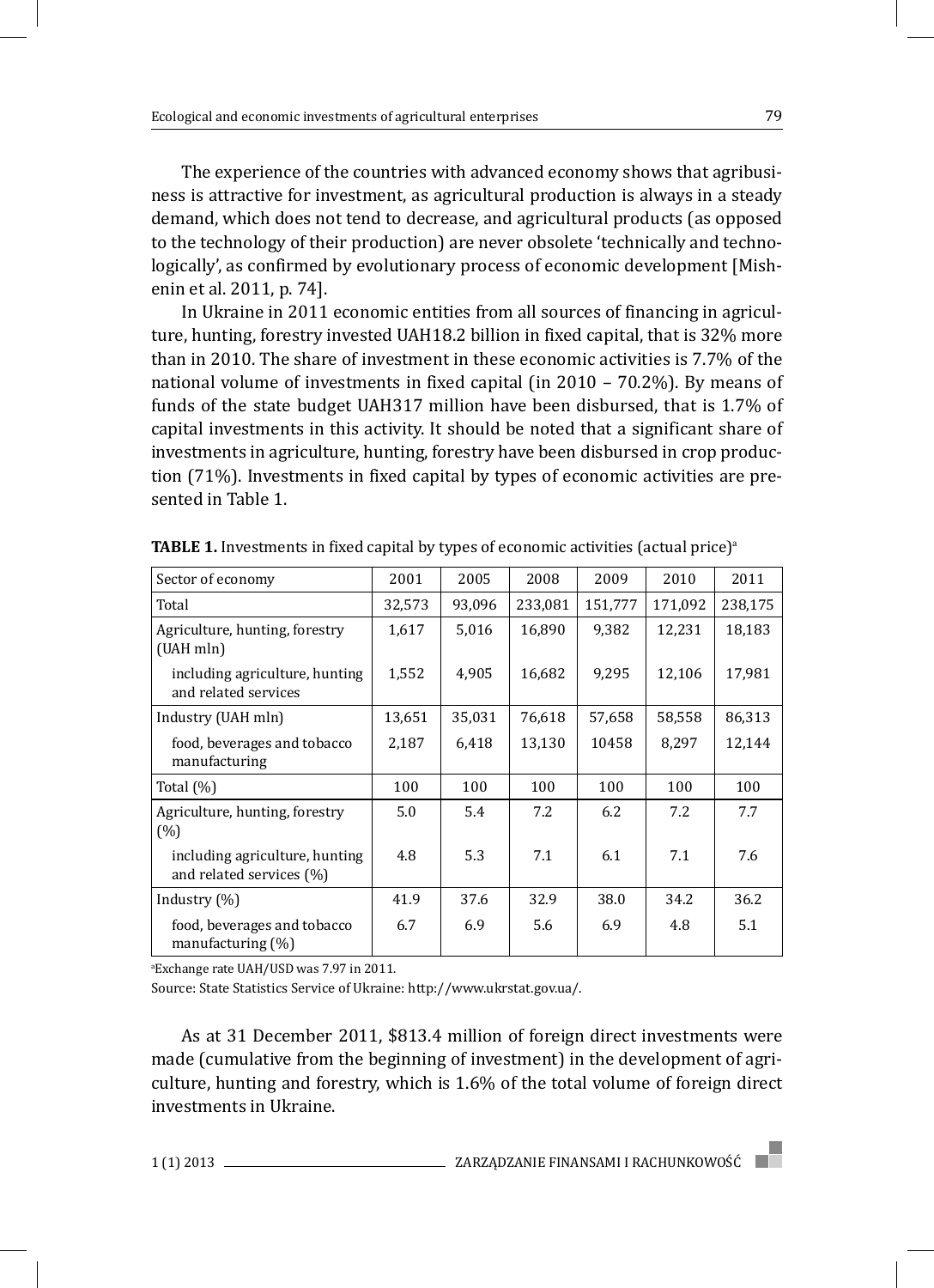The major focus of investment in natural resources restoration used in the agrarian sector is investment activities aimed at the improvement of soil fertility, for land is indispensable and territorially limited means of production.

Poor ecological state of Ukrainian farmland, primarily black soil, gives rise to concern. 11 million tons of humus, 0.4 million tons of phosphorus and 7 million tons of potassium are lost annually with soil, which is 2.3 times more than applied with fertilizers [Burlaka 2010, p. 33]. Over the past decade the process of dehumification has accelerated. A tendency toward deterioration of soil quality at growing single-crops has been revealed before mechanization and chemicalization, which negatively affecting soil bioproductivity through compaction, accumulation of pesticides and other harmful substances, enhanced it considerably. Improper use of mineral fertilizers and crop protection chemicals leads to expansion of soil contamination, endangers human health and threatens the stability of ecosystems.

The influence of environmental conditions on production is still insufficiently investigated, but these conditions begin to play an increasingly larger role in farm planning. The goal of environmental and economic planning is not only to identify the conditions necessary to increase production, but also to ensure a balance between production and environment where land plays the main role. So, in agricultural nature management most of the focus should be on the environmental aspects of land use – land protection from pollution and restoration of degraded land with the purpose of its further effective use by current and future generations that needs to attract investment [Kozhemyakina 2009, p. 36].

Several approaches are possible to develop indicators of food efficiency of land use. The first approach involves evaluation of certain food output per unit of total area of the state  $(E_{i_j})$  or region  $(E_{i_r})$ . The calculation is carried out using this formula:

$$
E_i = P_i / T \tag{1}
$$

$$
E_{ir} = P_{ir}/T_r \tag{2}
$$

where  $P_i$  – output of *i* (certain) food product in Ukraine (in our case *i* = 1, 2, ... 5), which takes on a value from one to five;  $P_{ir}$  – output of *i* (certain) food product in the *r* (certain) region of Ukraine (as regions are administrative regions and the Autonomous Republic of Crimea;  $r = 1.25$  or  $r = 1.8$ ;  $T, T, -$  total land of the country and *r* (certain) region, respectively. Numerators of the formulas (1), (2) are measured in thousands of tons and denominators – in thousand of hectares. Whereas agricultural output in statistics is often measured not by one hectare, but a hundred of acres, it can be taken into account by the coefficient *k* (*k* = 100). Then the corresponding formulas will be the following: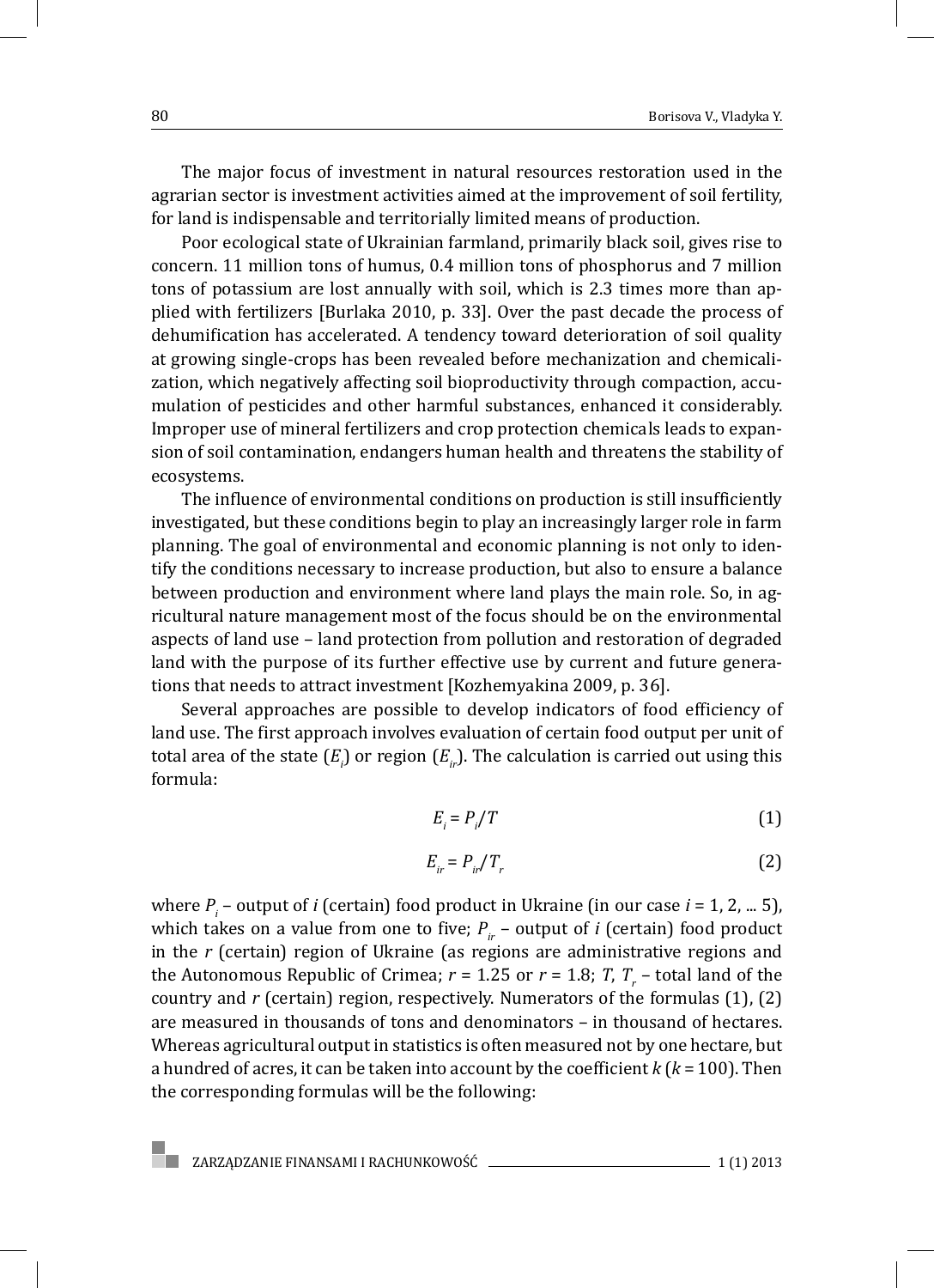$$
E_i = P_i / (T \cdot k) \tag{3}
$$

$$
E_{ir} = P_{ir}/(T_r \cdot k) \tag{4}
$$

In formulas (1)–(4) denominators are constants and numerators are variables in the time dimension. It is known that not all lands are used for food production. Therefore, to assess food efficiency of land use it is expedient to take into account areas of land that are involved in the implementation of food function. These are the lands of rural enterprises and households. Relevant areas for the country and the region are denoted by  $T^1$  and  $T_r^1$ . In formulas (1)–(4) let us replace the values of  $T$  and  $T_r$  by  $T^1$  and  $T_r^1$ . As a result, we obtain these expressions:

$$
E_i^1 = P_i / T^1 \tag{5}
$$

$$
E_{ir}^{-1} = P_{ir}/T_r^1
$$
 (6)

Indicators  $E_i^1$ ,  $E_{ir}^{-1}$  can be interpreted as food efficiency of productive and active land resources of the country  $(E_i^1)$  and  $r$  (certain) region  $(E_{ir}^1)$  for *i* (certain) product. Quantitative values of  $T^1$ ,  $T^1_r$  are much lower than  $T$  and  $T^r_r$ , therefore, have the following relations:

$$
E_i < E_i^1 \tag{7}
$$

$$
E_{ir} < E_{ir}^{-1} \tag{8}
$$

Unlike  $T$  and  $T_{_{r^\prime}}$  indicators  $T^1$ ,  $T_{r}^{\ 1}$  are variables. For each certain year the difference between  $E_i$  and  $E_{ir}$  can be determined by the formulas:

$$
E_i^1 - E_i = P_i \cdot (T - T^1) / (T^1 \cdot T)
$$
 (9)

$$
E_{ir}^{1} - E_{ir} = P_{ir} \cdot (T - T^{1}) / (T^{1} \cdot T)
$$
 (10)

Food efficiency of land use as one of the aspects of the effectiveness, restoration and conservation of natural resources, deserves high attention in solving urgent problems of increasing state food security and possibility of their solution at the global and regional levels, the greening of business.

Comprehensive socio-economic effect of environmental activities is characterized by increase in the efficiency of social production and improvement in living standards. Economic efficiency is characterized by the level of savings of living and materialized labour, gain in net product and profit as a result of conservation measures. The social results of the implementation of ecologically sound technologies and other measures in the agrarian sector include the improvement in working and living conditions of rural workers, the ecological balance between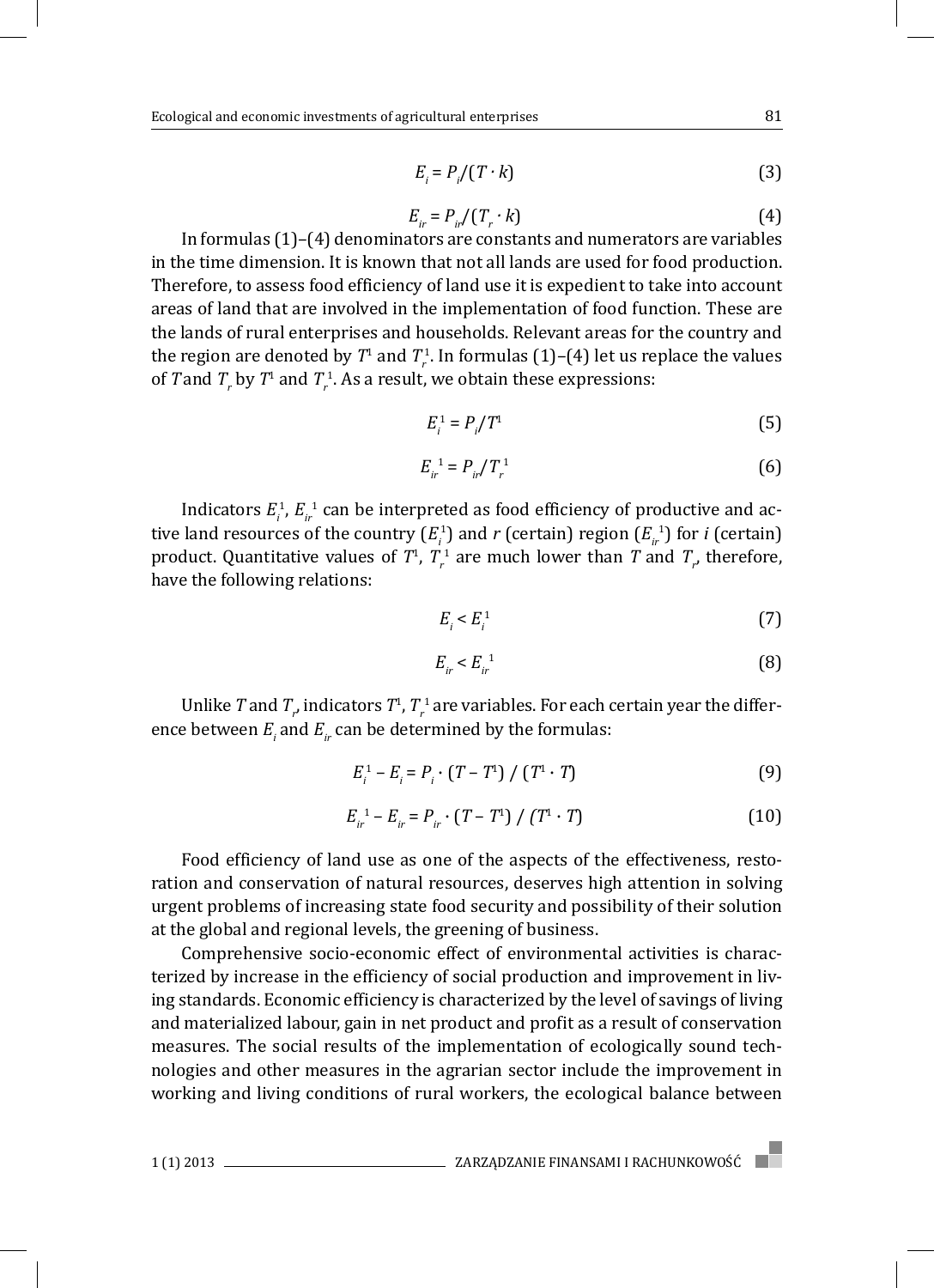agricultural production and the natural environment under intensification of crop and livestock sector. If necessary, social benefits have monetary value and are included in total economic impact of environmental costs. Scientifically based reproduction of natural resources provides considerable economic and ecological impact. Efficiency of measures is determined in agriculture as a whole, as well as individual enterprises, sectors and directions of intensification of agricultural production.

#### **Investment attractiveness of environmental entrepreneurship**

The strengthening of government control over land use and environmental conditions leads to the development of environmental entrepreneurship – specific form of socially useful activities, the essence of which lies in the reproduction and rational use of natural resources involved in the production. The economic expediency of environmental entrepreneurship is obvious: first and foremost, it is the return of free goods, 'lost' for the society, to agricultural resource circulation, attraction of previously inaccessible resources.

Considering the world experience in economic solutions to environmental problems of agriculture, the impetus for the development of environmental entrepreneurship in agrarian sector of Ukraine should be tax incentives for environmental investment – investment in ecologically sound technologies and equipment through tax methods [Shtukaturova 2009, p. 67].

Evaluation of economic efficiency of investment plays an important role in determining the investment attractiveness of environmentally oriented enterprises. An integrated assessment of social, ecological and economic results of investment activities in agricultural production can be developed, provided that social and environmental outcomes expressed in physical indicators, can be denominated in value terms. However, the specific features of agricultural production complicate social, environmental and economic evaluation of the effectiveness of investment in agriculture. The most important ones include the uneven machinery use over time, structural changes in soil (water – air regime, erosion resistance, microflora and zoofauna development), the impact of a number of biological factors, especially the chemical composition of the air in livestock houses, accompanied by a high content of pollutants (ammonia, hydrogen sulphide, carbon dioxide and others). Social outcomes in agricultural production are sometimes manifested not immediately, but after a lag. In addition, they are formed indirectly through flora and fauna. Environment is the first to be affected: air, soil, water, which in turn in modified form influence the flora and fauna, and the last have impact on a person through food consumption. Manifestation of socio-ecological and economic results of investment activity in the agrarian sphere by the evaluation criteria is depicted in Figure 1.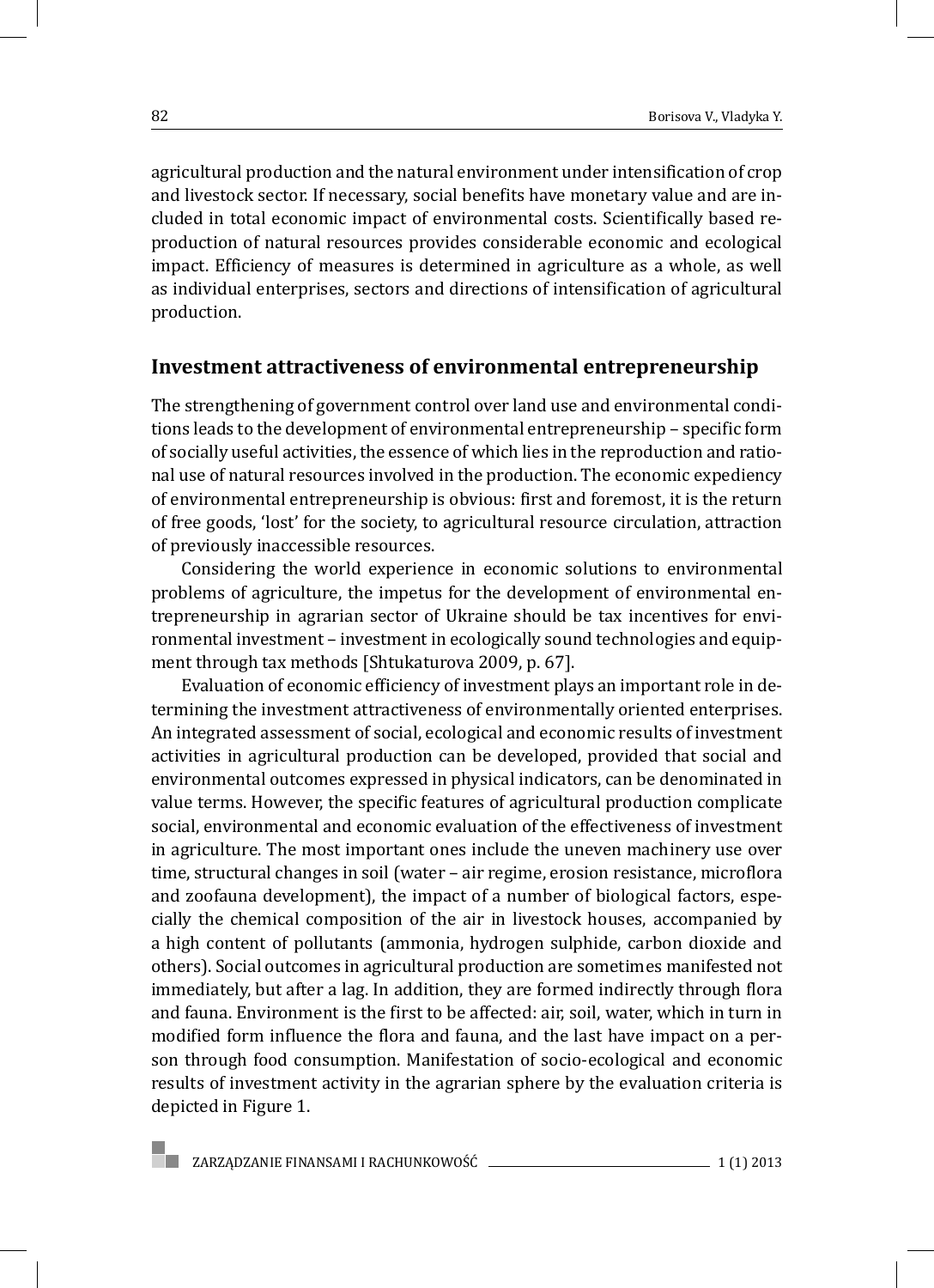

**FIGURE 1.** Classification of criteria for the assessment of the socio-ecological-economic efficiency of investment in the agrarian sector

Source: Authors' presentation.

The above classification makes it possible to evaluate the socio-ecological and economic effectiveness of investment in agro-industrial production, that is, there is a real opportunity to establish the impact of each criterion on the efficiency of investment. The best option of investing will be a project, which is cost effective and meets the criteria for evaluating the socio-ecological and economic efficiency [Kletsova 2009, p. 91].

According to the estimates of the State Statistics Committee, as of 1 January 2011, the total volume of direct foreign investments made in Ukraine (cumulative), adjusted for its revaluation, losses and exchange rate differences amounted to \$44.7 billion (per capita is \$978.5).

In the first quarter of 2013, the volume of direct foreign investments in the Ukrainian economy grew by 1.3% – \$55.709 billion and amounted to \$1.56 billion, that is 76.25% higher than the similar indicators of 2012. The overall contribution of foreign investors from the beginning of investment on 1 April 2013 is \$55.709 billion. In terms of per capita is \$1.237 thousand.

A crucial prerequisite for successful investment activity of enterprises in market conditions is the efficient investment of additional capital, as investments are subject to control. Therefore, the intensification of investment activity in the agribusiness on the micro and macro levels should be controlled. Enhancement of investment is possible on the basis of planning, which is an important element in the structure of the organizational and economic mechanism. In order to attract investment it is necessary to develop an investment project or program.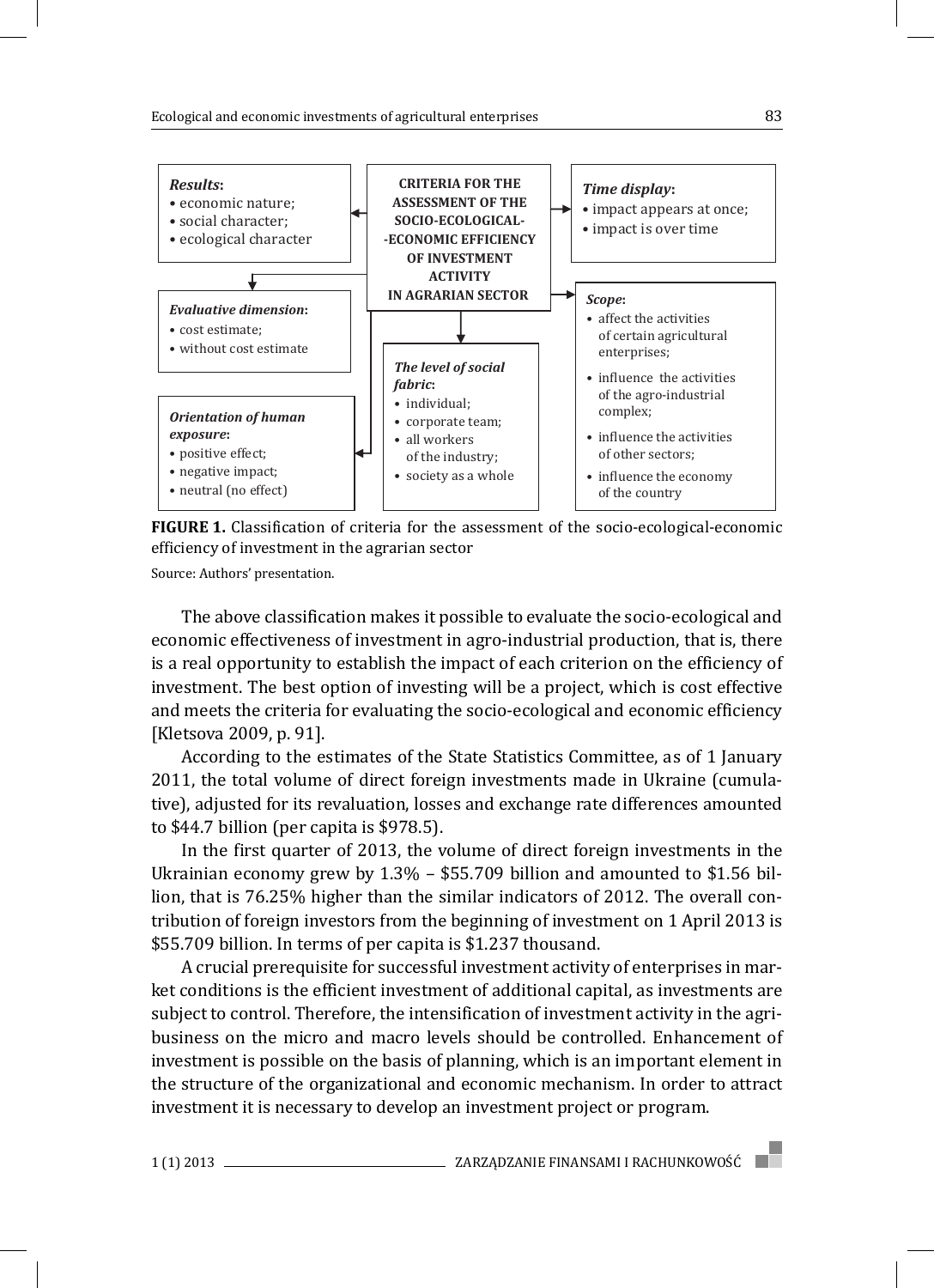## **Management of investment activity of agricultural enterprises**

The need to evaluate the environmental component of the investment project is based on the principles of social and ethical marketing and regulated by the laws of Ukraine about land rent and about environmental protection and others. Potential investor assesses production process in terms of environmental protection and conservation measures which should ensure compliance with the project:

- reduction in emissions that meet environmental standards in Ukraine,
- lack of toxic and hazardous substances,
- maintenance and improvement of land quality,
- rational use and decline in the amount of natural resources involved in the exploitation,
- decrease in emissions of pollutants into the environment.

Management of all aspects of the investment activity of enterprise occupies the central place in the organizational and economic mechanism of intensification of the investment process in agribusiness. It includes management of investment projects, economic and financial levers. During agrarian reform on enterprises changes in the forms of ownership and management have occurred, methods of investment management are gradually changing. Analysis of the activity of agricultural enterprises has shown that the best results can be seen where there is a new system of management, with the technological requirements being met and the needs of the market being taken into account.

Relations in the agrarian investment process are regulated by a system of economic, financial and other instruments used through the mechanisms of taxation, financial, pricing and depreciation policy, financial assistance in the form of government grants, subventions, subsidies and budget loans, government regulations and standards, regulation of the participation of investors in the privatization, examination of investment projects and other activities. The vast majority of the elements of the mechanism of investment scope is wide and extends to the agrarian sector as an integral part of the national economy. On this basis, the individual components of the mechanism of investment management in agribusiness industry should be considered as a national function.

The need for investment in agricultural productive sector is quite significant, so it is essential to mobilize all available investment resources. The analysis of existing sources and methods of investment financing has revealed that the main criterion for optimization of the ratio between private, borrowed and loan capital should be a high financial stability of enterprises and maximization of profits from investment activity. The choice of methods of investment financing enables to calculate the proportion in the structure of investment sources. The most common of them are a complete self-financing, shareholding, credit financing, leasing and mixed financing.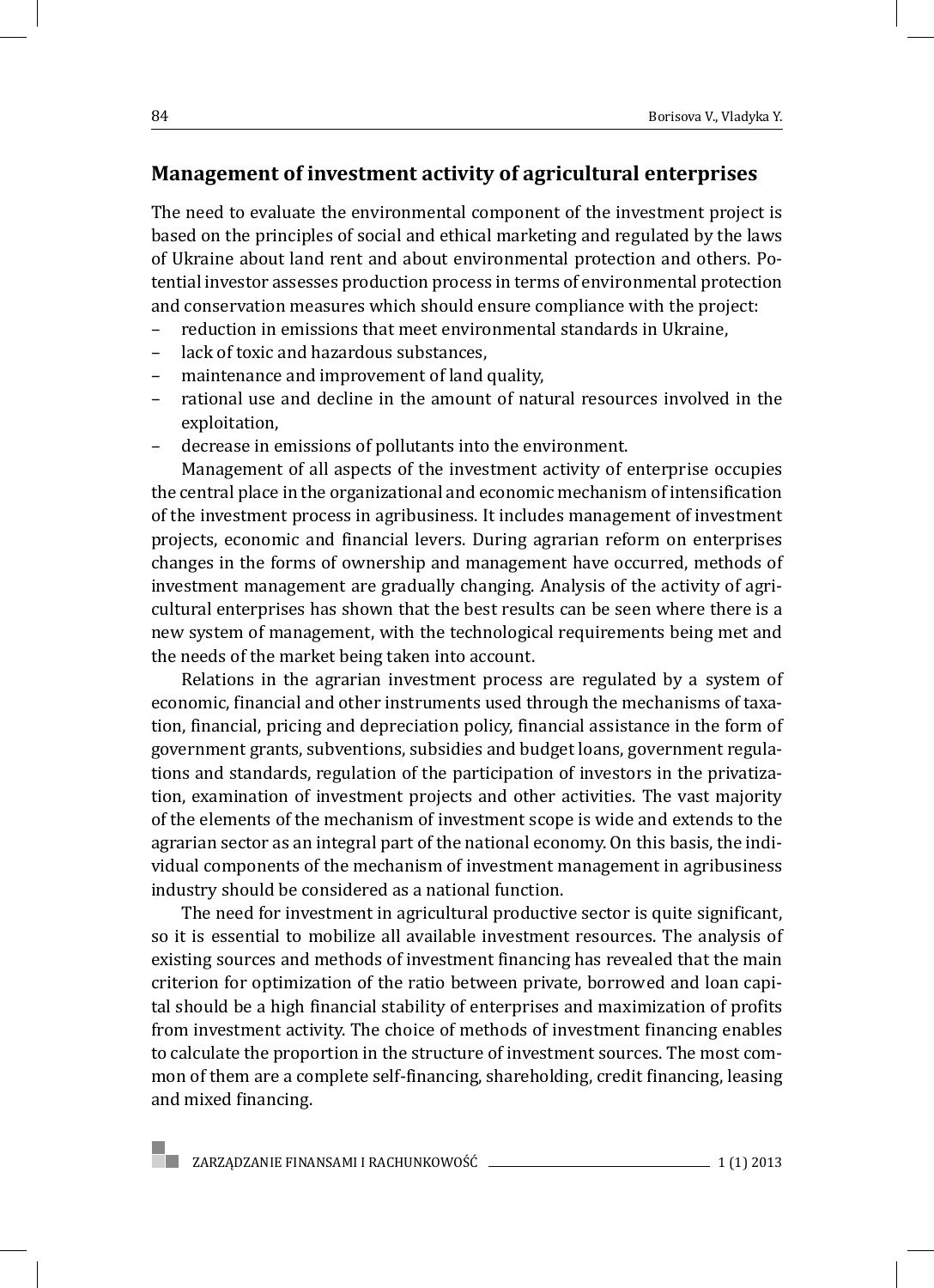The classic form of self-financing is equity in the form of profits and depreciation. In countries with a developed market economy, the level of self-financing amounts to 60% or more. An important direction of intensification of reproduction processes in the agrarian sector is the technical re-equipment of agricultural enterprises, providing opportunities for the acquisition of mineral fertilizers, pesticides and other plant protection products; development of the industry of the storage and local processing of agricultural products, application of high-intensive crop varieties of domestic and foreign selection, the breeding of animals with high genetic. In modern conditions we offer to solve this problem positively through leasing, which in its economic essence is the investment of funds on the repayable basis in the fixed capital, in its content it is a loan provided by the lessor in the form of equipment.

The capacity of Ukrainian banks and other credit institutions is too small to reserve funds for the provision of long-term loans and guarantees on loans for the purchase of machinery, equipment and upgrade of worn-out fixed assets. Therefore, with the purpose of investment in agricultural enterprises a state leasing fund has been established; the network of machine and technological stations acquires further development.

Another source of financing of innovative programs on the reproduction of natural resources in the agrarian sector can be an investment tax credit. It can be defined as a deferred payment of the profit tax that is given to the business entity for a specified period with the aim of increasing its financial resources to implement innovative programs with subsequent compensation of the amounts deferred in the form of additional tax revenues due to the general growth of the profit that will be received in accordance with the current legislation as a result of innovative programs.

Investment tax credit should be target-oriented. It is expedient to provide investment tax loan mainly for the innovative programs (Figure 2). Introduction of the investment tax credit has certain advantages compared to other forms of credit. Thus, in case of ordinary bank lending free credit resources are used, which are often in short supply. In addition, bank loan is provided on the payment of considerable interest, which makes investments for the account of such credit economically unjustified for enterprise. On the other hand, in the case of reduction in interest, banks are not interested in providing credit resources, except that financing of investment projects requires long-term loan repayment that links 'fast money' of banks.

Implementation of the investment tax credit does not require additional credit resources, as it uses resource potential of enterprise in the form of profit (the part that should be paid to the budget as income tax). Therefore, the introduction of the investment tax credit will encourage enterprises to increase their efficiency and profit.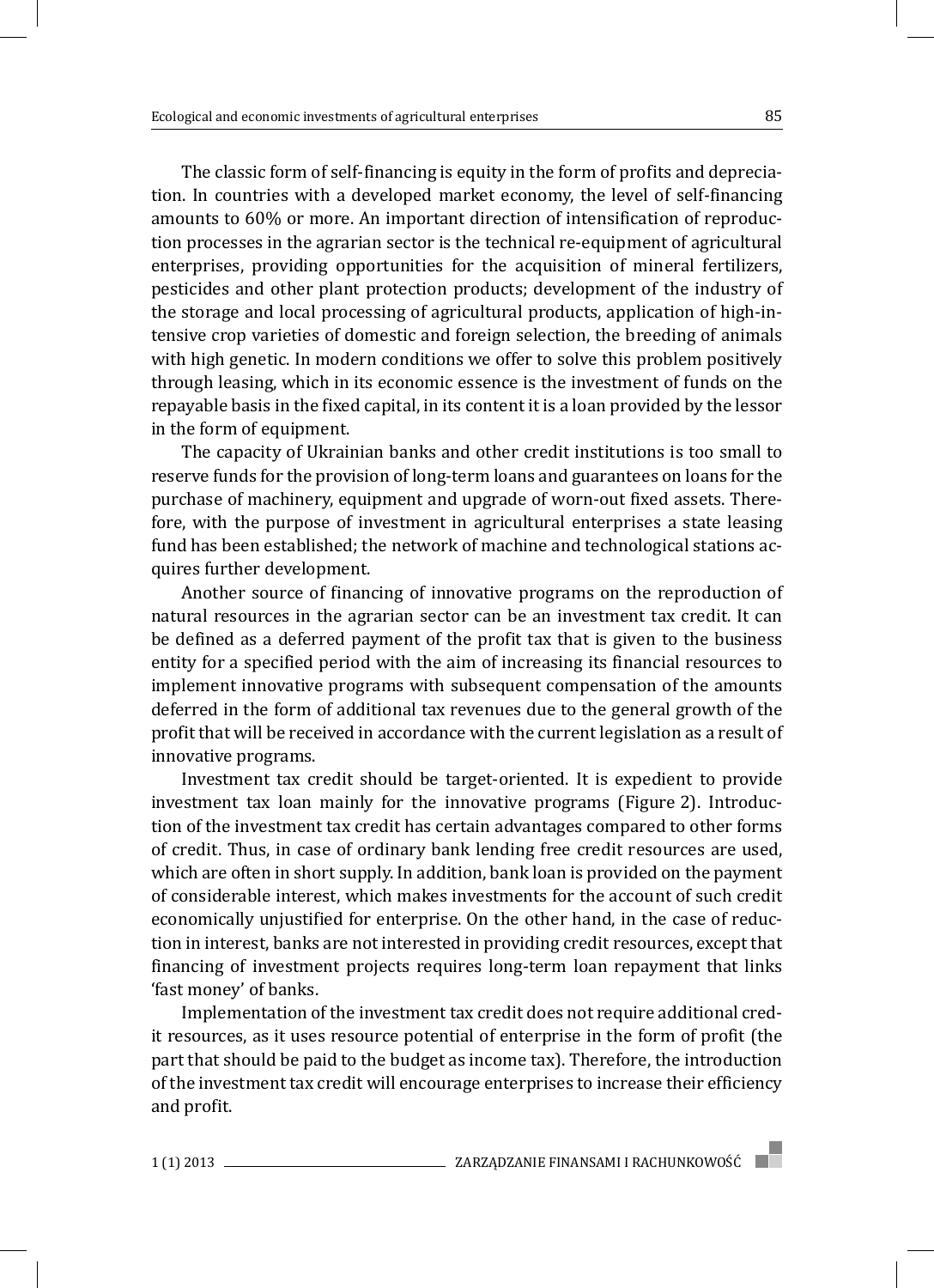The state, losing a certain amount of budget revenues for some time, in the future can expect an increase in revenues due to the overall growth of income and tax on it. It is necessary to take into account that in the case of the ordinary credit lender, in addition to the amount of credit that is returned, receives only a specified percentage. When using the investment tax credit, tax increment obtained after implementation of the project could far exceed the interest rate and will be not single, but systematic.

The investment tax credit should not be regarded merely as another form of preferential subsidies to enterprises. Credit granting should create an incentive effect and reduce borrower to discipline. Therefore, the principles of implementation and use of the investment tax credit should not fall out of the common economic space – they must conform to the terms of the tax and credit policy in force in the state (Figure 2).

Consumers of investment tax credit can be entrepreneurs, namely enterprises of all forms of ownership, which are in short of their own investment resources to implement innovative programs. The decision to grant a loan, depending on



- stable financial condition of the borrower, i.e. the systematic receipt of profit, from which tax is calculated;
- predominantly (at least 50%) investment focus on the use of own financial resources of the investor (profit, depreciation deduction, compensation for damage resulting from accidents, natural disasters, monetary savings of citizens, legal persons etc);
- availability of economically justified innovative project (business-plan) that provides after its implementation increase in production efficiency, growth of the total amount of profit received by enterprise and, accordingly, the amounts of the profit tax as a source of compensation to an investment tax credit;
- payback period for funds borrowed through investment tax credit that is their return to the budget in the form of additional income tax on profits shall not exceed a certain size, for example, five years after the implementation of innovative project

#### **FIGURE 2.** Directions and terms of the investment tax credit

Source: Authors' presentation.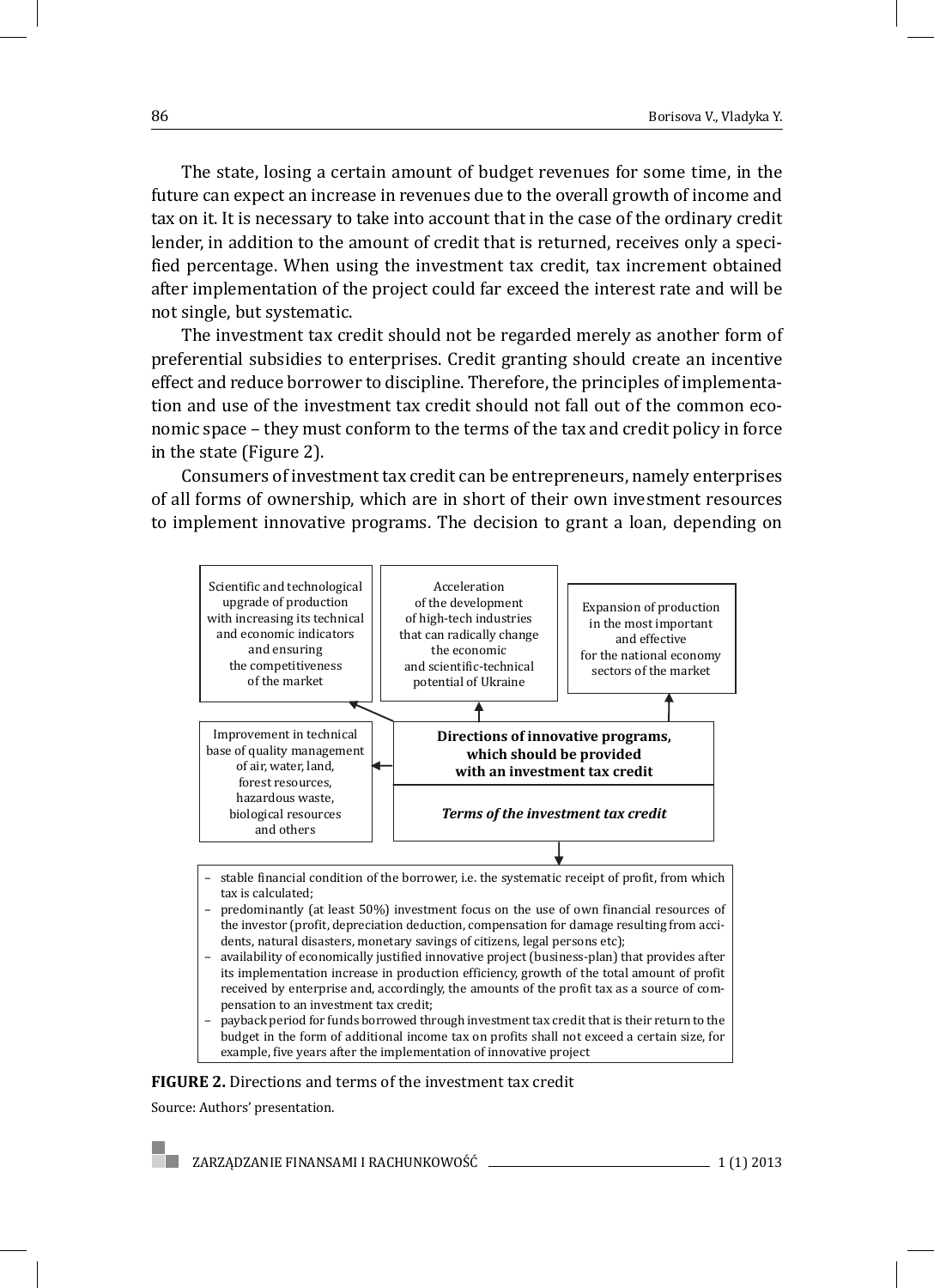the sectoral subordination of enterprises, are adopted by the ministries (departments) that on behalf of the Cabinet of Ministers of Ukraine are the managers of the investment tax credit at the sectoral level.

Investment tax credit is received on the basis of a loan agreement between the sectoral ministry (office) and the borrowing enterprise. It should be preceded by a comprehensive examination of the effectiveness of the innovation programme (business plan) and the existence of conditions which would confirm the real possibilities of the enterprise in the successful implementation of this program. The total amount of resources of the investment tax credit is annually determined in the budget by the Cabinet of Ministers of Ukraine. Proceeding from the economic situation of the country, it may reach 10% in the budget receipts of the profit tax with subsequent distribution of the tax discounts on ministries (agencies) according to the priority directions of innovative activities.

Tightening the requirements for the efficiency use of investment resources, we consider it appropriate to emphasize that investment tax loan can be granted to enterprises under a specific innovative project for a period up to five years. Longer term does not meet modern requirements concerning the period of development of the new technology (new production), leads to a dispersion of public resources, reduces the efficiency of investment [Mishenin and Piznya 2012, p. 42].

Given that the source of the investment tax credit is a tax, the annual amount of the loan may not exceed the total sum of tax paid by enterprise from the profit at year-end.

In respect of the responsibility of businesses for the use and repayment of the loan it should be noted that although the conditions for granting investment of tax credit do not contain requirements for the payment of interest on a loan, it is necessary to provide such a regulation, according to which the company-borrower, in case of breach of contract on the term of realization of the innovative project and repayment of the loan, pays to the budget for all the time the indebtedness of a penalty in the amount of average weighted rate of the National Bank of Ukraine, calculated for the entire period of delay.

Control over compliance with the provision, use and compensation of the investment tax credit should be put on the line ministries (departments) and the State Tax Inspectorate at the place of location of the company-borrower.

### **CONCLUSIONS**

Motivation to attract investment in production and natural resource potential of the agri-industrial complex depends on financial stability, flexibility and stimulating character of the tax policy, completion of the reform of ownership. Creation of